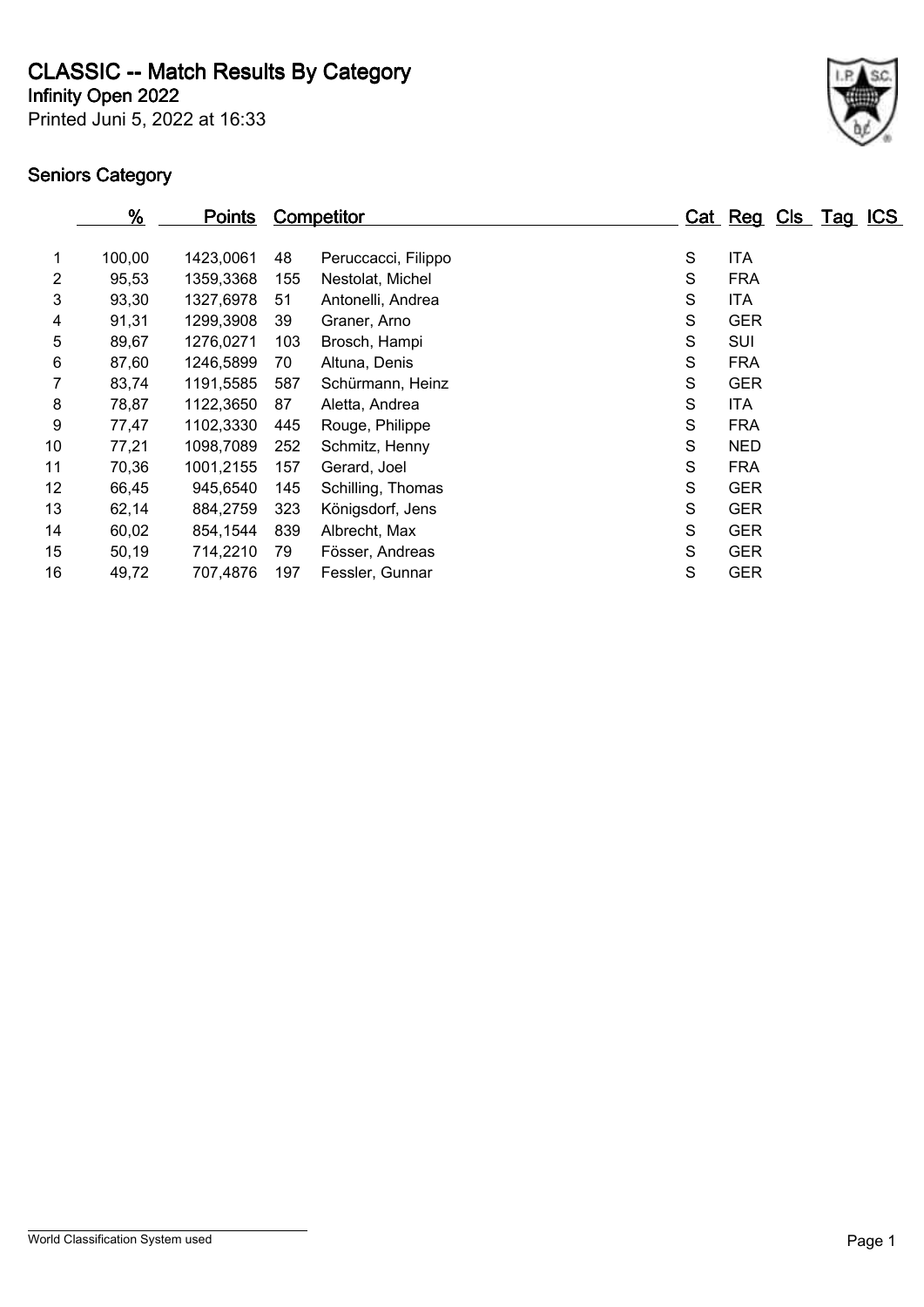**OPEN -- Match Results By Category**

**Infinity Open 2022**

Printed Juni 5, 2022 at 16:33



|   | $\frac{9}{6}$ | <b>Points</b> |     | <b>Competitor</b>   |  |            | Cat Reg Cls Tag ICS |  |
|---|---------------|---------------|-----|---------------------|--|------------|---------------------|--|
|   | 100,00        | 1313,6332 781 |     | Ayu Tamaela, Sarah  |  | <b>INA</b> |                     |  |
| 2 | 98,59         | 1295.1495     | 682 | Sera, Martina       |  | <b>CZE</b> |                     |  |
| 3 | 89,33         | 1173,4552 71  |     | Horejsi, Lenka      |  | <b>CZE</b> |                     |  |
| 4 | 87,21         | 1145.6259     | 90  | Dagan, Yael         |  | <b>ISR</b> |                     |  |
| 5 | 84,75         | 1113,3647     | 845 | Borraccia, Roberta  |  | <b>ITA</b> |                     |  |
| 6 | 68,95         | 905,6944      | 517 | Mariack-Kraft, Lisa |  | <b>GER</b> |                     |  |
| 7 | 65,84         | 864,9189      | 641 | Knobloch, Swenja    |  | <b>GER</b> |                     |  |
| 8 | 61,55         | 808,4949      | 34  | Wurster, Sabine     |  | <b>GER</b> |                     |  |
| 9 | 39,30         | 516,2940      | 622 | Buchholz, Katja     |  | <b>GER</b> |                     |  |
|   |               |               |     |                     |  |            |                     |  |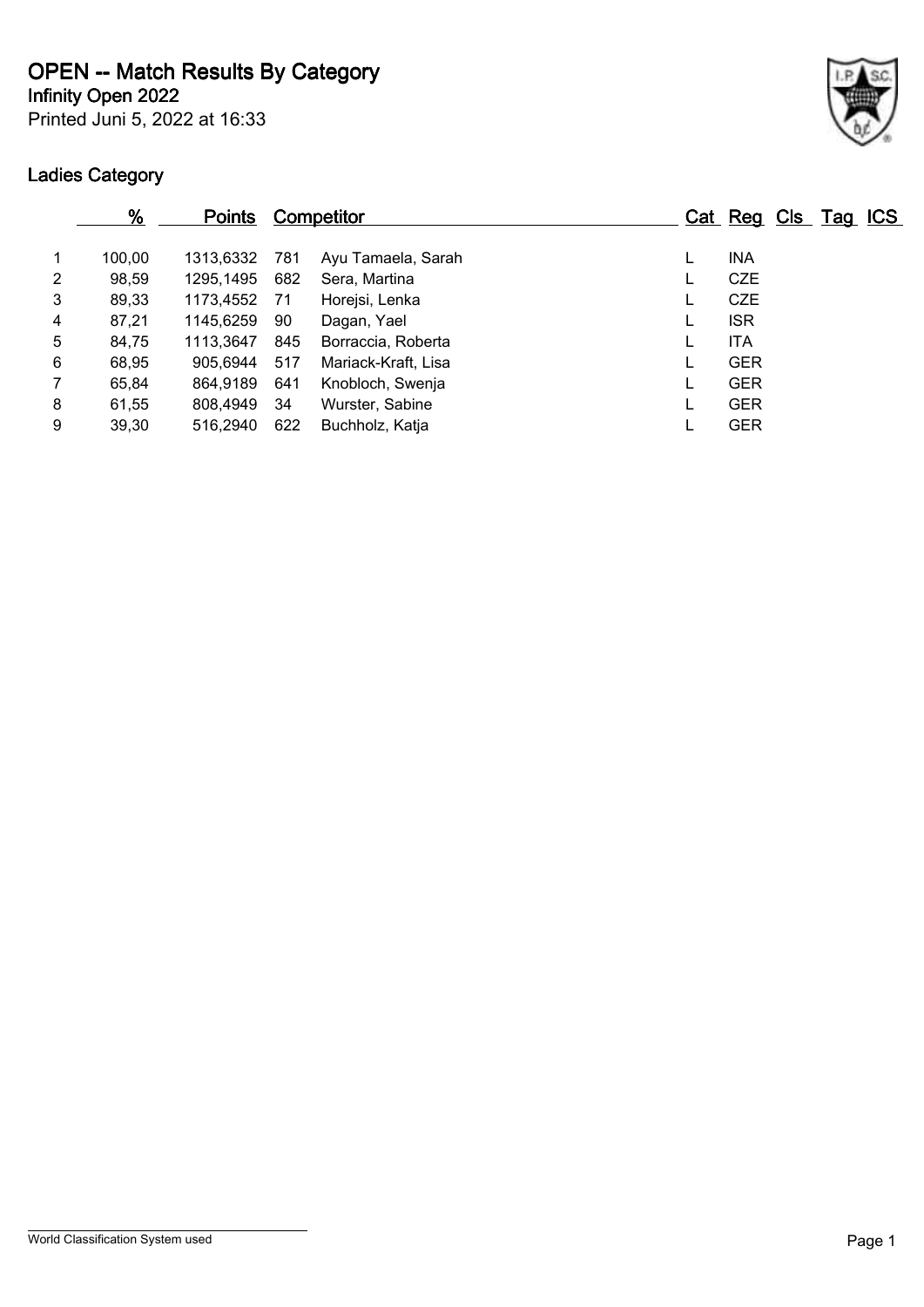**OPEN -- Match Results By Category**

Printed Juni 5, 2022 at 16:33 **Infinity Open 2022**



|    | <u>%</u> | <b>Points</b> |     | <b>Competitor</b>          |   | Cat Reg Cls Tag ICS |  |
|----|----------|---------------|-----|----------------------------|---|---------------------|--|
|    |          |               |     |                            |   |                     |  |
| 1  | 100,00   | 1377,9646     | 359 | Winter, Thomas             | S | <b>GER</b>          |  |
| 2  | 96,55    | 1330,4419     | 139 | Witters, Frank             | S | <b>BEL</b>          |  |
| 3  | 95,42    | 1314,9033     | 59  | Meier, Dominic             | S | SUI                 |  |
| 4  | 89,42    | 1232,2263     | 860 | Wangsanegara, Zaenac Arief | S | <b>INA</b>          |  |
| 5  | 88,18    | 1215,0828     | 285 | Lauwers, Marc              | S | <b>BEL</b>          |  |
| 6  | 86,82    | 1196,3613     | 397 | von Borries, Roland        | S | <b>GER</b>          |  |
|    | 80,59    | 1110,5176     | 196 | Kühn, Wolfgang             | S | <b>GER</b>          |  |
| 8  | 74,27    | 1023,3592     | 433 | Lippert, Ralf              | S | <b>GER</b>          |  |
| 9  | 70,30    | 968,7285      | 255 | Oelte, Reimar              | S | <b>GER</b>          |  |
| 10 | 68,33    | 941,5707      | 666 | Schmelew, Dmitrij          | S | <b>GER</b>          |  |
| 11 | 67,33    | 927,7555      | 356 | van Der Slot, Leo          | S | <b>NED</b>          |  |
| 12 | 66,61    | 917,9232      | 136 | Singh, Kulwant             | S | <b>BEL</b>          |  |
| 13 | 65,29    | 899,7116      | 855 | Lazorik, Maros             | S | <b>CZE</b>          |  |
| 14 | 64,86    | 893,7300      | 360 | Hernandez, Christophe      | S | <b>FRA</b>          |  |
| 15 | 63,04    | 868,6557      | 640 | Metzler, Alexander         | S | <b>GER</b>          |  |
| 16 | 54,88    | 756,2684      | 740 | Kalt, Michael              | S | <b>GER</b>          |  |
| 17 | 0,00     | 0,0000        | 784 | Gnoth, Guido               | S | <b>GER</b>          |  |
|    |          |               |     |                            |   |                     |  |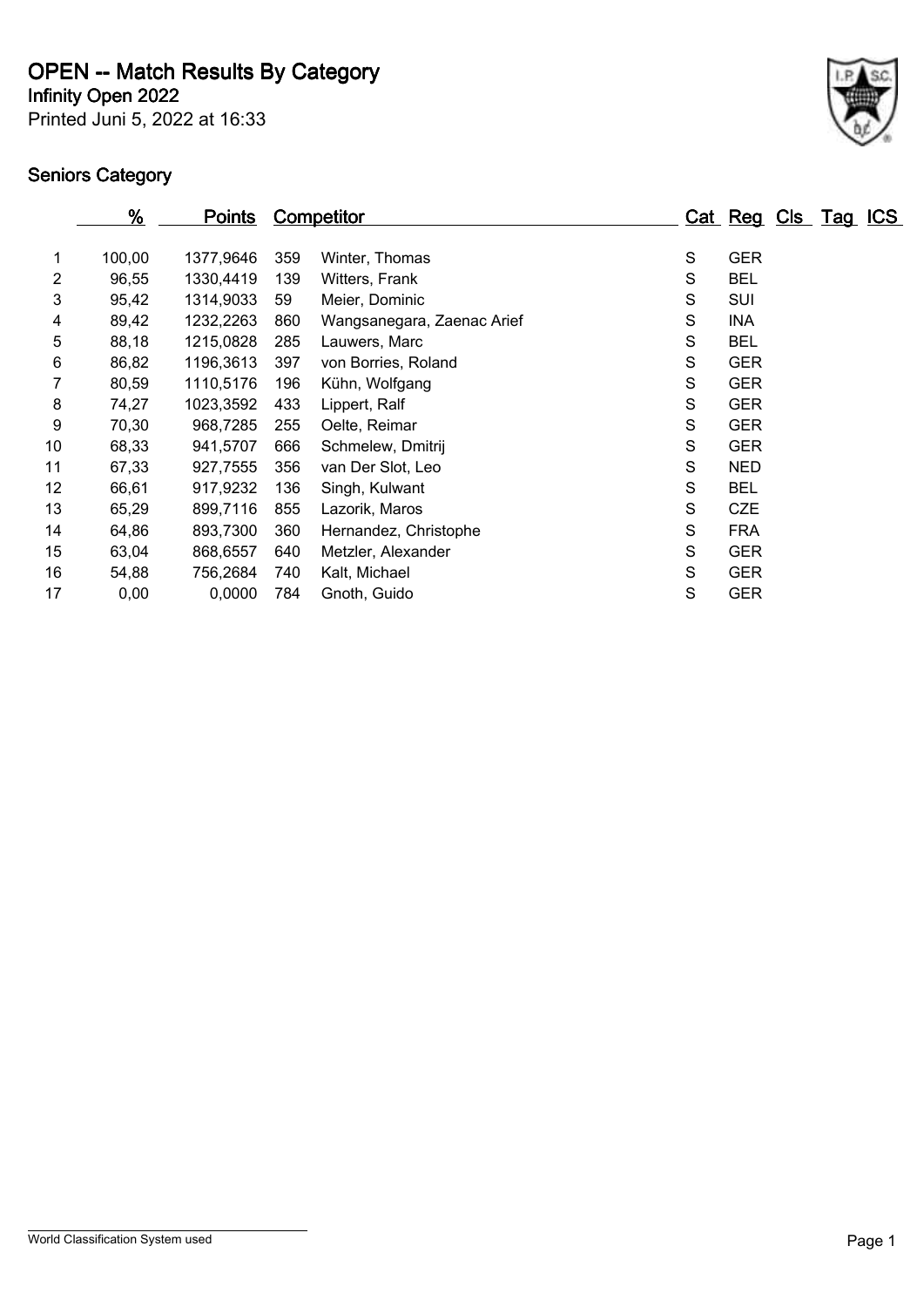**OPEN -- Match Results By Category**

**Infinity Open 2022**

Printed Juni 5, 2022 at 16:33



|                | <u>%</u> | <u>Points</u> |     | <b>Competitor</b> |    |            | Cat Reg Cls Tag ICS |  |  |
|----------------|----------|---------------|-----|-------------------|----|------------|---------------------|--|--|
|                |          |               |     |                   |    |            |                     |  |  |
| 1              | 100,00   | 1338,9171     | 105 | Schneider, Patrik | SS | SUI        |                     |  |  |
| $\overline{2}$ | 91,68    | 1227,5701     | 382 | Obriot, Thierry   | SS | <b>FRA</b> |                     |  |  |
| 3              | 84,73    | 1134,4233     | 837 | Winkler, Oliver   | SS | <b>GER</b> |                     |  |  |
| 4              | 80,06    | 1071,9889     | 498 | Telese, Enzo      | SS | SUI        |                     |  |  |
| 5              | 79,97    | 1070,7155     | 782 | Lukito, Ronny     | SS | <b>INA</b> |                     |  |  |
| 6              | 78,05    | 1045,0274     | 299 | Gibert, Philippe  | SS | <b>FRA</b> |                     |  |  |
| 7              | 75,88    | 1015,9399     | 461 | Platte, Dr. Jost  | SS | <b>GER</b> |                     |  |  |
| 8              | 75,17    | 1006,5068     | 765 | Sensi, Franco     | SS | <b>ITA</b> |                     |  |  |
| 9              | 75,12    | 1005,7698     | 420 | Schett, Robert    | SS | SUI        |                     |  |  |
| 10             | 74,39    | 996,0685      | 256 | Defgnee, Alphonse | SS | <b>BEL</b> |                     |  |  |
| 11             | 72,73    | 973,7902      | 108 | Betschart, Bruno  | SS | SUI        |                     |  |  |
| 12             | 70,66    | 946,1404      | 138 | Bus, Marcel       | SS | <b>BEL</b> |                     |  |  |
| 13             | 69,24    | 927,0928      | 608 | Ebenhöh, Günter   | SS | <b>GER</b> |                     |  |  |
| 14             | 61,76    | 826,8938      | 288 | Ehrhardt, Reiner  | SS | <b>GER</b> |                     |  |  |
| 15             | 59,22    | 792,9238      | 69  | Barucha, Rudolf   | SS | <b>GER</b> |                     |  |  |
| 16             | 45,62    | 610,7475      | 635 | Jansson, Göran    | SS | <b>SWE</b> |                     |  |  |
| 17             | 44,41    | 594,6586      | 659 | Woeller, Ulrich   | SS | <b>GER</b> |                     |  |  |
|                |          |               |     |                   |    |            |                     |  |  |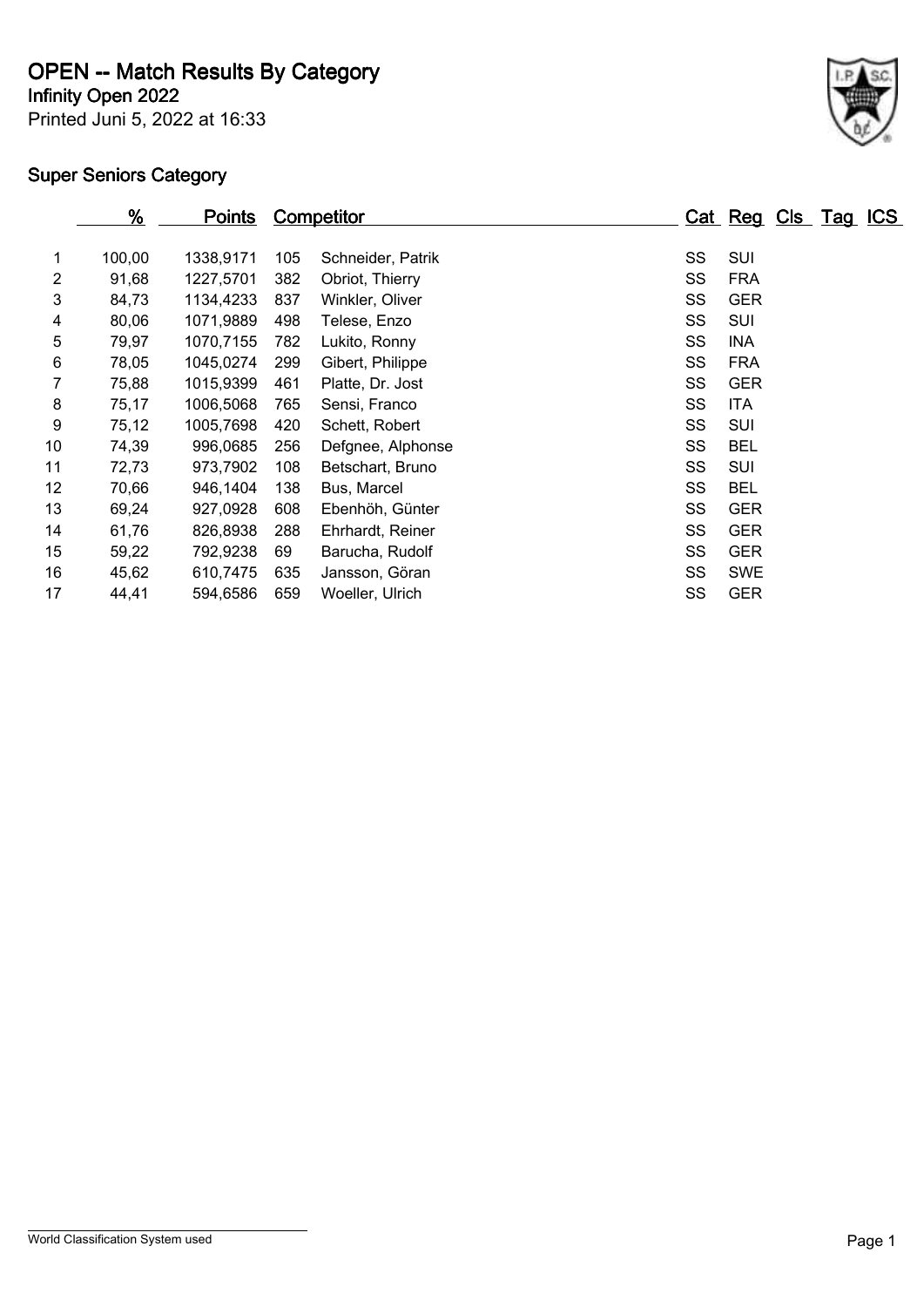**Infinity Open 2022 PRODUCTION -- Match Results By Category**

Printed Juni 5, 2022 at 16:33



|    | $\frac{9}{6}$ | <u>Points</u> |     | <b>Competitor</b>        |   | Cat Reg Cls Tag |  | <u>ICS</u> |
|----|---------------|---------------|-----|--------------------------|---|-----------------|--|------------|
| 1  | 100,00        | 1114,9696     | 785 | Nemcova, Petra           | L | <b>CZE</b>      |  |            |
| 2  | 95,14         | 1060,8321     | 722 | Wauben, Cheyenne         | L | <b>NED</b>      |  |            |
| 3  | 92,39         | 1030,1322     | 244 | Rasi, Monica             | L | <b>ITA</b>      |  |            |
| 4  | 87,69         | 977,7144      | 600 | Alexiou, Christina       | L | <b>GRE</b>      |  |            |
| 5  | 87,31         | 973,5158      | 683 | Najmonova, Hana          | L | <b>CZE</b>      |  |            |
| 6  | 84,20         | 938,7825      | 533 | Balestrini, Barbara      | L | <b>ITA</b>      |  |            |
| 7  | 79,67         | 888,2504      | 91  | Hollander, Riki          | L | <b>ISR</b>      |  |            |
| 8  | 75,35         | 840,0876      | 179 | Moser, Viola             | L | <b>GER</b>      |  |            |
| 9  | 75,06         | 836,8593      | 339 | Verjans, Esther          | L | <b>GER</b>      |  |            |
| 10 | 74,06         | 825,7740      | 711 | Stobbe, Jennifer         | L | <b>GER</b>      |  |            |
| 11 | 72,77         | 811,4171      | 792 | Burkatovski, Ekaterina   | L | <b>GER</b>      |  |            |
| 12 | 69,19         | 771,5028      | 626 | Gebel, Katharina         | L | <b>GER</b>      |  |            |
| 13 | 67,91         | 757,1858      | 46  | Kieninger, Stephanie     | L | <b>SUI</b>      |  |            |
| 14 | 59,37         | 661,9643      | 821 | Denoyelles, Marie Claude | L | <b>FRA</b>      |  |            |
| 15 | 55,00         | 613,2039      | 840 | Lukyanchenko, Anna       |   | <b>SUI</b>      |  |            |
| 16 | 50,39         | 561,7923      | 37  | Knoblauch, Gisela        |   | <b>GER</b>      |  |            |
| 17 | 41,17         | 459,0155      | 811 | König, Vera              | L | <b>GER</b>      |  |            |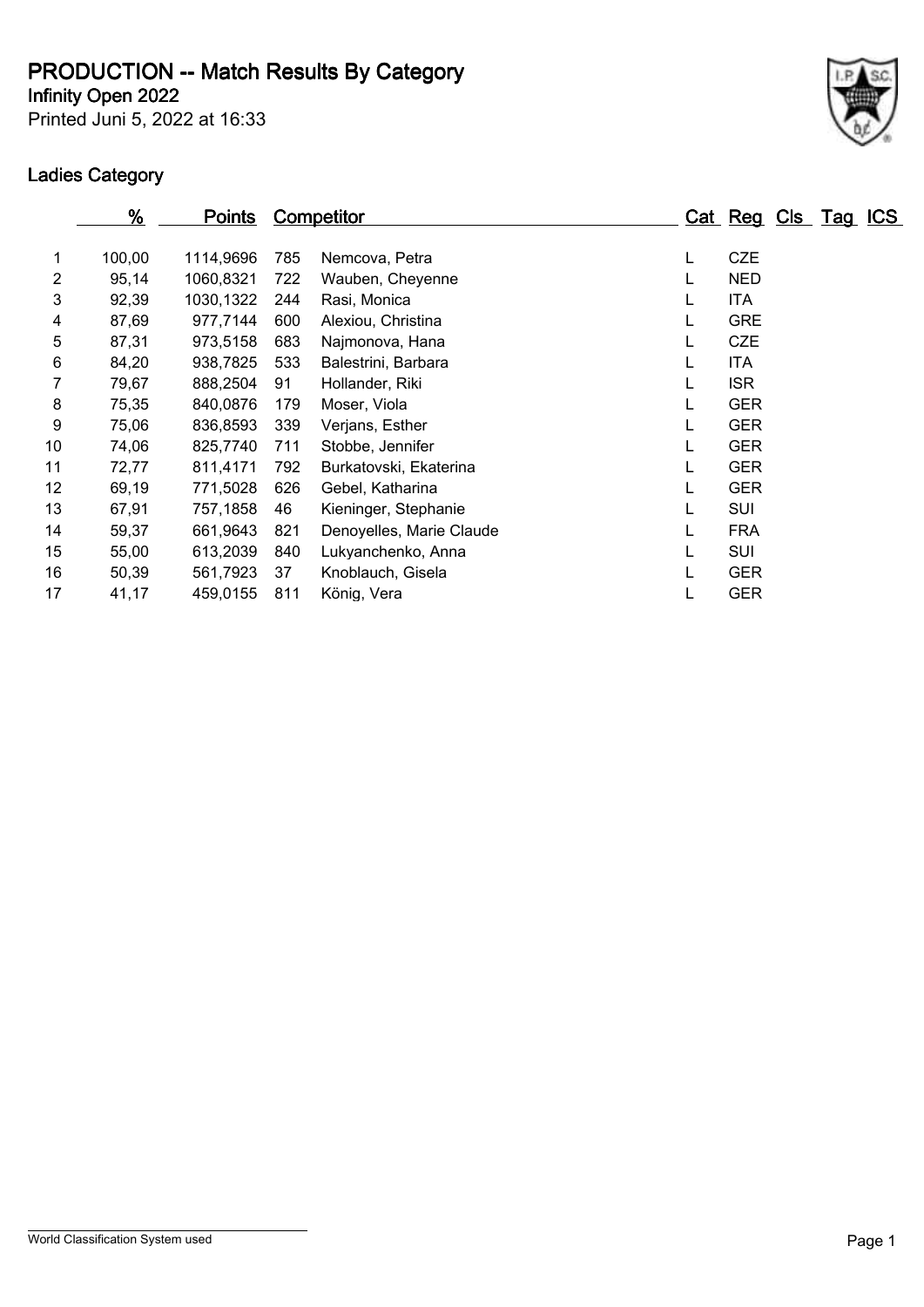**Infinity Open 2022 PRODUCTION -- Match Results By Category**

Printed Juni 5, 2022 at 16:33



|                | %      | <b>Points</b> |     | <b>Competitor</b>      |               | Cat Reg Cls Tag ICS |  |  |
|----------------|--------|---------------|-----|------------------------|---------------|---------------------|--|--|
|                |        |               |     |                        |               |                     |  |  |
| 1              | 100,00 | 1360,7326     | 774 | Chatziantoniou, Pavlos | ${\mathsf S}$ | <b>GRE</b>          |  |  |
| $\overline{2}$ | 88,41  | 1202,9704     | 750 | Wirén, Håkan           | $\mathbf S$   | <b>SWE</b>          |  |  |
| 3              | 86,76  | 1180,5046     | 710 | Stobbe, Markus         | $\mathsf S$   | <b>GER</b>          |  |  |
| 4              | 85,96  | 1169,7134     | 715 | Zobrist, Roger         | S             | SUI                 |  |  |
| 5              | 82,29  | 1119,7324     | 380 | Altmaier, Michael      | S             | <b>GER</b>          |  |  |
| 6              | 80,92  | 1101,0702     | 649 | Marchal, Florian       | S             | <b>FRA</b>          |  |  |
| 7              | 75,74  | 1030,5660     | 148 | Burgada, Laurent       | S             | <b>FRA</b>          |  |  |
| 8              | 70,51  | 959,3992      | 705 | Hofmann, Michael       | S             | <b>GER</b>          |  |  |
| 9              | 68,54  | 932,7140      | 38  | Knoblauch, Manfred     | $\mathbf S$   | <b>GER</b>          |  |  |
| 10             | 67,51  | 918,5999      | 365 | Vogel, Stefan          | $\mathbf S$   | <b>GER</b>          |  |  |
| 11             | 66,12  | 899,7131      | 384 | Brecht, Matthias       | $\mathbf S$   | <b>GER</b>          |  |  |
| 12             | 65,85  | 896,0435      | 354 | Terving, Armin         | S             | <b>GER</b>          |  |  |
| 13             | 64,12  | 872,4990      | 55  | Spina, Luigi Carmine   | S             | <b>ITA</b>          |  |  |
| 14             | 63,91  | 869,6720      | 205 | Wanninger, Helmut      | S             | <b>GER</b>          |  |  |
| 15             | 63,89  | 869,3124      | 243 | Duro, Jérémie          | S             | <b>BEL</b>          |  |  |
| 16             | 62,90  | 855,9427      | 298 | Lefebvre, Pascal       | S             | <b>FRA</b>          |  |  |
| 17             | 55,06  | 749,1659      | 856 | Wieder, Werner         | S             | <b>GER</b>          |  |  |
| 18             | 54,86  | 746,4457      | 415 | Ujevic, Christophe     | $\mathbf S$   | <b>FRA</b>          |  |  |
| 19             | 52,90  | 719,8400      | 226 | Zuber, Christian       | $\mathbf S$   | <b>GER</b>          |  |  |
| 20             | 48,85  | 664,7824      | 828 | Schnoor, Olaf          | S             | <b>GER</b>          |  |  |
| 21             | 39,83  | 541,9884      | 187 | Oppermann, Ralf        | S             | <b>GER</b>          |  |  |
| 22             | 37,22  | 506,4459      | 313 | Adelhoch, Gunter       | S             | <b>GER</b>          |  |  |
| 23             | 31,24  | 425,1419      | 318 | Becker, Andreas        | S             | <b>GER</b>          |  |  |
| 24             | 30,42  | 413,9740      | 826 | Betz, Michael          | S             | <b>GER</b>          |  |  |
|                |        |               |     |                        |               |                     |  |  |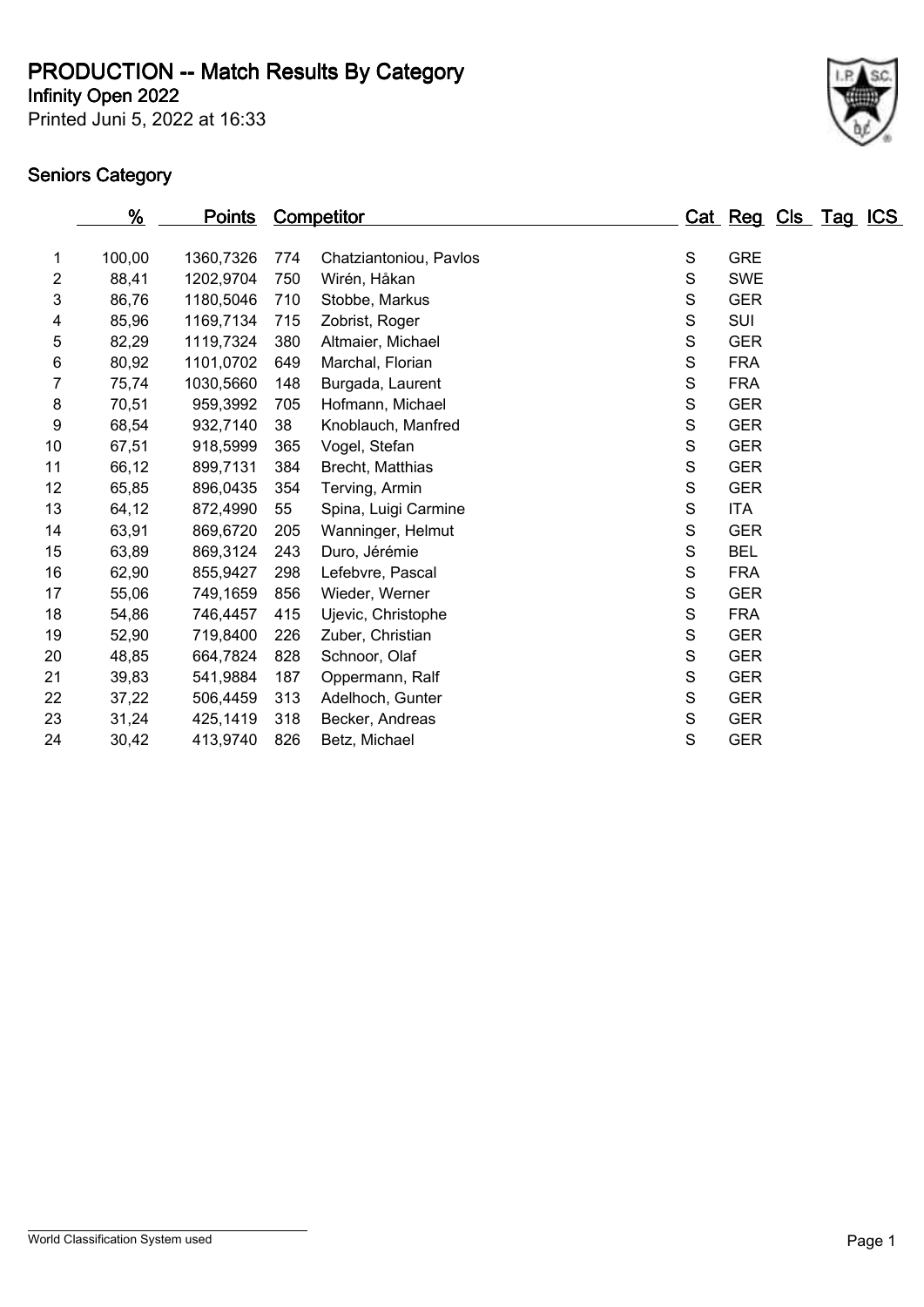**Infinity Open 2022 PRODUCTION -- Match Results By Category**

Printed Juni 5, 2022 at 16:33

|   | %      | <b>Points Competitor</b> |     |                        |     | Cat Reg Cls Tag ICS |  |  |
|---|--------|--------------------------|-----|------------------------|-----|---------------------|--|--|
|   | 100.00 | 994,7393 297             |     | Ergler, Manfred        | SS. | <b>GER</b>          |  |  |
| 2 | 75,62  | 752.1880                 |     | 142 Schreiner, Michael | SS  | <b>GER</b>          |  |  |
| 3 | 72,37  | 719.8883                 | 346 | Fießer, Lutz           | SS  | GER                 |  |  |
| 4 | 62.66  | 623.3065                 | 639 | Lätsch, Harald         | SS  | <b>GER</b>          |  |  |
| 5 | 53,84  | 535.5437                 | 110 | Keogh, Declan          | SS  | IRL                 |  |  |
|   |        |                          |     |                        |     |                     |  |  |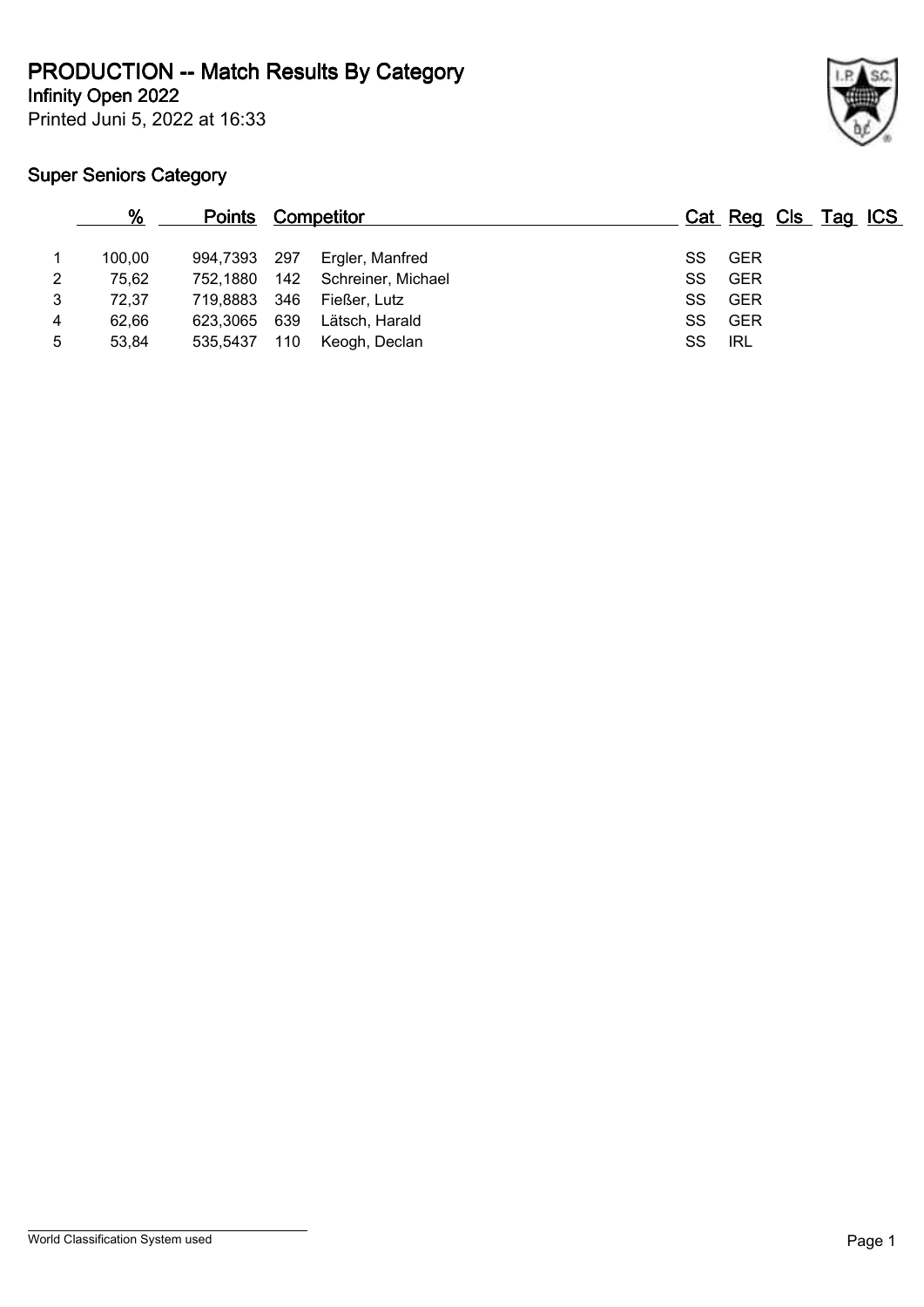## **Infinity Open 2022 PRODUCTION OPTICS -- Match Results By Category**

Printed Juni 5, 2022 at 16:33



|   | %      | <b>Points Competitor</b> |     |                              | Cat Reg Cls Tag ICS |  |  |
|---|--------|--------------------------|-----|------------------------------|---------------------|--|--|
|   | 100.00 |                          |     | 1066,1407 328 Remek, Claudia | <b>GER</b>          |  |  |
|   | 64.76  | 690.4220                 | 746 | Peitz, Kerstin               | <b>GER</b>          |  |  |
| 3 | 50.76  | 541,2233 289             |     | Rupietta. Beate              | GER                 |  |  |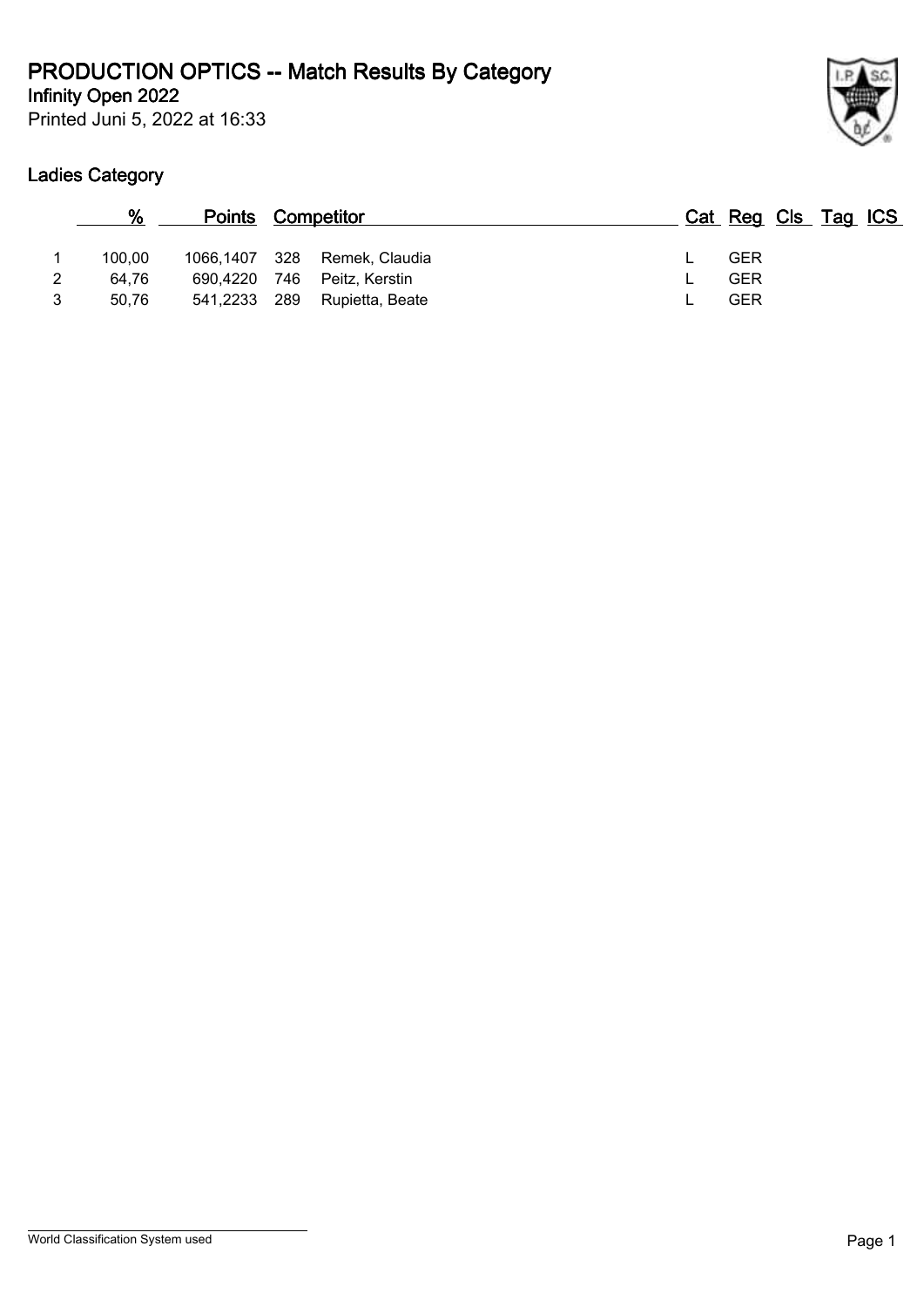## **Infinity Open 2022 PRODUCTION OPTICS -- Match Results By Category**

Printed Juni 5, 2022 at 16:33



|    | %      | <u>Points</u> |     | <b>Competitor</b>    |   | Cat Reg Cls Tag ICS |  |  |
|----|--------|---------------|-----|----------------------|---|---------------------|--|--|
|    |        |               |     |                      |   |                     |  |  |
| 1  | 100,00 | 1615,2279     | 348 | Lentz, Arne          | S | <b>GER</b>          |  |  |
| 2  | 94,84  | 1531,8209     | 802 | D Angiolillo, Fedele | S | <b>ITA</b>          |  |  |
| 3  | 87,78  | 1417,9251     | 773 | Cerniglia, Francesco | S | <b>ITA</b>          |  |  |
| 4  | 85,71  | 1384,4067     | 843 | Hagemann, Lars       | S | <b>DEN</b>          |  |  |
| 5  | 80,92  | 1307,0877     | 696 | Henking, Mathias     | S | <b>GER</b>          |  |  |
| 6  | 74,70  | 1206,5297     | 163 | Willmes, Siegfried   | S | <b>FRA</b>          |  |  |
| 7  | 69,37  | 1120,4518     | 203 | Stiefer, Joel        | S | <b>FRA</b>          |  |  |
| 8  | 66,31  | 1071,0469     | 362 | Hirschfelder, Bernd  | S | <b>GER</b>          |  |  |
| 9  | 62,83  | 1014,8209     | 832 | Hillebrand, Michael  | S | <b>GER</b>          |  |  |
| 10 | 62,43  | 1008,4053     | 143 | Rupp, Rainer         | S | <b>GER</b>          |  |  |
| 11 | 61,15  | 987,7142      | 822 | Larsen, Søren Wessel | S | <b>DEN</b>          |  |  |
| 12 | 61,09  | 986,8069      | 259 | Bailliere, Guillaume | S | <b>FRA</b>          |  |  |
| 13 | 60,98  | 985,0444      | 421 | Maerevoet, Rafael    | S | <b>BEL</b>          |  |  |
| 14 | 59,94  | 968,1510      | 525 | Sutton, Herbert      | S | <b>GER</b>          |  |  |
| 15 | 56,54  | 913,2564      | 43  | Reinl, Oliver        | S | <b>GER</b>          |  |  |
| 16 | 55,50  | 896,4778      | 815 | Mayer, Ralf          | S | <b>GER</b>          |  |  |
| 17 | 55,12  | 890,3477      | 789 | Devos, Daniel        | S | <b>BEL</b>          |  |  |
| 18 | 54,89  | 886,6496      | 511 | Mannino, Sébastien   | S | <b>FRA</b>          |  |  |
| 19 | 50,20  | 810,8545      | 716 | Keimp, Marco         | S | <b>GER</b>          |  |  |
| 20 | 49,77  | 803,9744      | 745 | Lehr, Michael        | S | <b>GER</b>          |  |  |
| 21 | 48,05  | 776,1642      | 175 | Graf, Tino           | S | <b>GER</b>          |  |  |
| 22 | 47,45  | 766,3731      | 41  | Aures, Detlef        | S | <b>GER</b>          |  |  |
|    |        |               |     |                      |   |                     |  |  |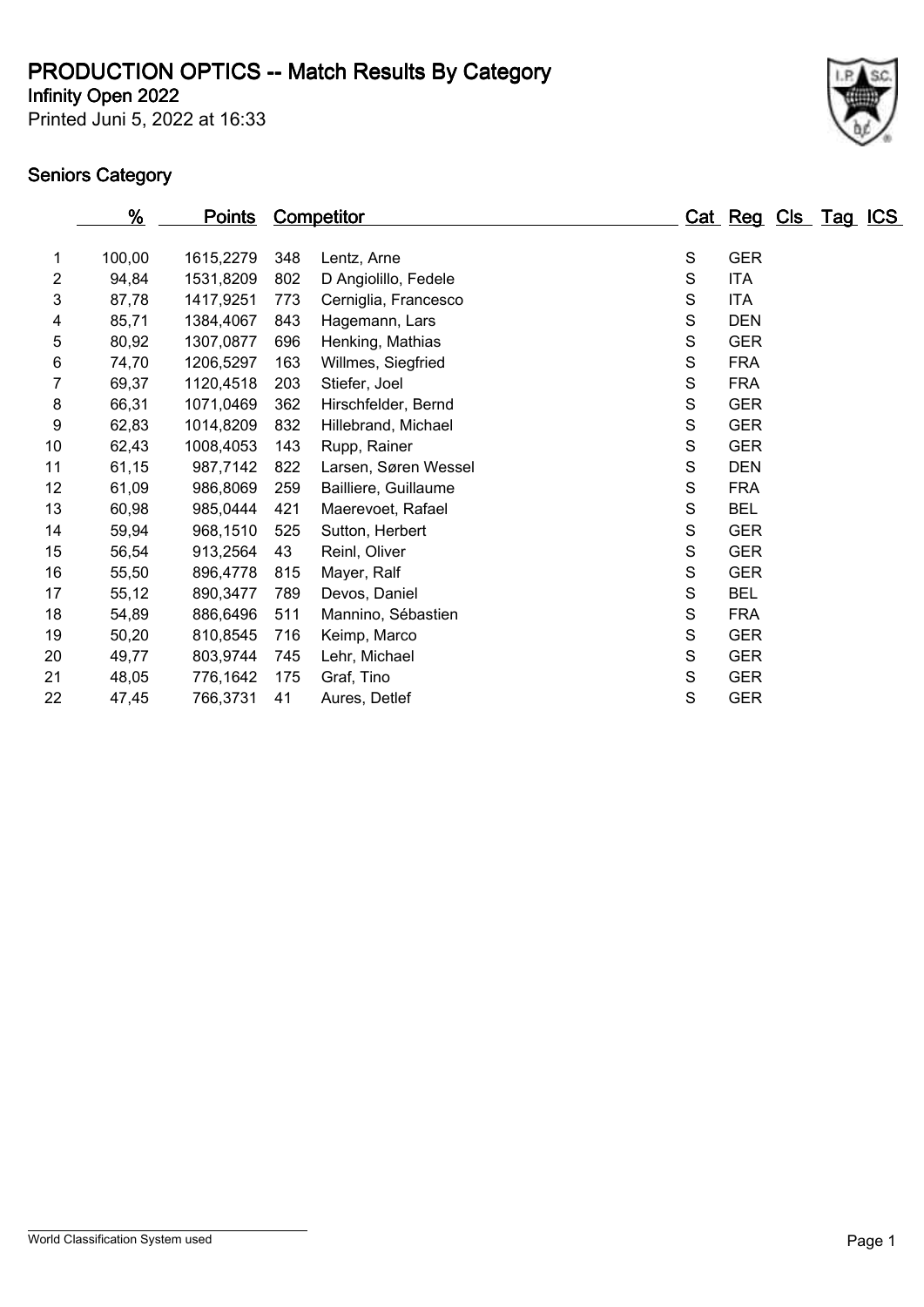## **PRODUCTION OPTICS -- Match Results By Category**

**Infinity Open 2022**

Printed Juni 5, 2022 at 16:33



|                | $\frac{9}{6}$ | <b>Points</b> |     | Competitor        |    | Cat Reg Cls Tag |  | <u>ICS</u> |
|----------------|---------------|---------------|-----|-------------------|----|-----------------|--|------------|
| 1              | 100,00        | 1270,7944     | 410 | Haben, Jörg       | SS | <b>GER</b>      |  |            |
| $\overline{2}$ | 99,18         | 1260,3260     | 307 | Dhelin, Herve     | SS | <b>FRA</b>      |  |            |
| 3              | 98,83         | 1255.9819     | 340 | Reich, Rolf       | SS | <b>GER</b>      |  |            |
| 4              | 86,29         | 1096,5758     | 573 | Moebs, Stefan     | SS | <b>GER</b>      |  |            |
| 5              | 84,61         | 1075,1985     | 80  | Mura, Gavino      | SS | <b>ITA</b>      |  |            |
| 6              | 83,40         | 1059,8873     | 432 | Bebber, Cornelius | SS | <b>GER</b>      |  |            |
|                | 82,41         | 1047,2139     | 712 | Eggert, Kurt      | SS | <b>GER</b>      |  |            |
| 8              | 73,79         | 937,7533      | 644 | Dell, Andreas     | SS | <b>GER</b>      |  |            |
| 9              | 73,57         | 934,9235      | 204 | Evesque, Michel   | SS | <b>FRA</b>      |  |            |
| 10             | 69,97         | 889,1567      | 144 | Ciupka, Frank     | SS | <b>GER</b>      |  |            |
| 11             | 64,81         | 823,6344      | 496 | Burkhart, Helmut  | SS | <b>GER</b>      |  |            |
| 12             | 61,14         | 776,9089      | 570 | Büchele, Thomas   | SS | <b>GER</b>      |  |            |
| 13             | 59,18         | 751,9997      | 114 | Weber, Didier     | SS | <b>FRA</b>      |  |            |
| 14             | 53,63         | 681,5173      | 439 | Martin, Jörg      | SS | <b>GER</b>      |  |            |
| 15             | 45,88         | 583.0057      | 190 | Graf, Harry       | SS | <b>GER</b>      |  |            |
|                |               |               |     |                   |    |                 |  |            |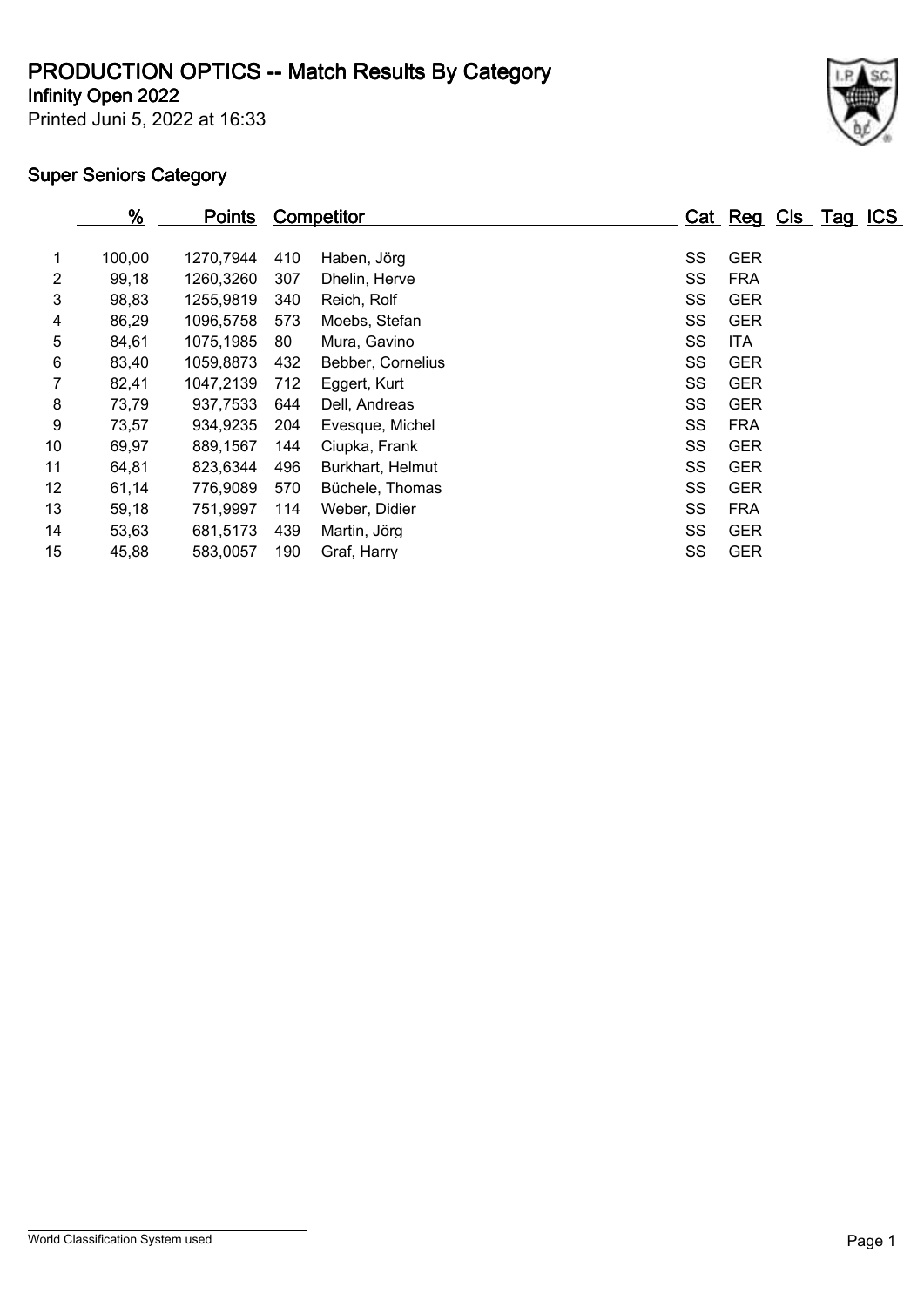**REVOLVER -- Match Results By Category**

**Infinity Open 2022**

Printed Juni 5, 2022 at 16:33

|    | %      | <b>Points</b> |     | <u>Competitor</u>  |   | Cat Reg Cls Tag ICS |  |  |
|----|--------|---------------|-----|--------------------|---|---------------------|--|--|
|    | 100,00 | 1654.0854     | 793 | Reiter, Gerald     | S | <b>AUT</b>          |  |  |
| 2  | 90,48  | 1496,5478     | 727 | Cornelissen, Eric  | S | <b>NED</b>          |  |  |
| 3  | 83,17  | 1375,6596     | 560 | Knaus, Günther     | S | <b>GER</b>          |  |  |
| 4  | 76,20  | 1260,4599     | 50  | Pattoia, Maurizio  | S | ITA                 |  |  |
| 5  | 76,04  | 1257,7350     | 135 | Jöst, Holger       | S | <b>GER</b>          |  |  |
| 6  | 64,71  | 1070,3546     | 367 | Schmocker, Ernst   | S | SUI                 |  |  |
|    | 60,39  | 998,9229      | 534 | Scheifele, Norbert | S | <b>GER</b>          |  |  |
| 8  | 60,28  | 997,0234      | 557 | Pfendert, Uwe      | S | <b>GER</b>          |  |  |
| 9  | 51,96  | 859,5418      | 93  | Isaak, Uwe         | S | <b>GER</b>          |  |  |
| 10 | 31,41  | 519,4727      | 94  | Knodel, Thomas     | S | <b>GER</b>          |  |  |
| 11 | 0,00   | 0,0000        | 791 | Itani, Marwan      | S | <b>SUI</b>          |  |  |
|    |        |               |     |                    |   |                     |  |  |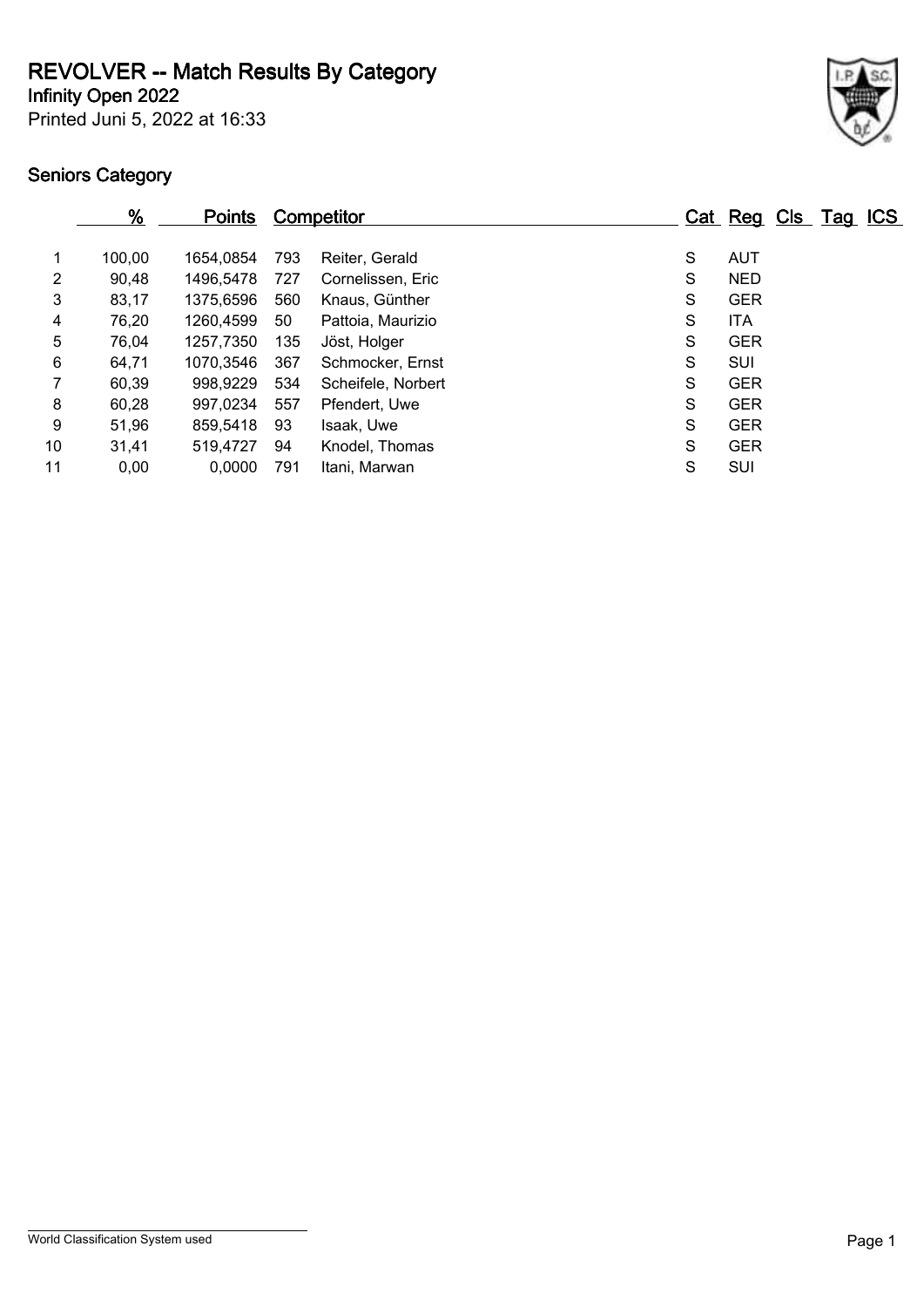**STANDARD -- Match Results By Category**

**Infinity Open 2022**

Printed Juni 5, 2022 at 16:33

|                 | %      | <b>Points</b> |     | <b>Competitor</b>     |   |            | Cat Reg Cls Tag ICS |  |
|-----------------|--------|---------------|-----|-----------------------|---|------------|---------------------|--|
| 1               | 100,00 | 1433,6138     | 501 | Nycz, Margaux         | L | <b>FRA</b> |                     |  |
| $\overline{2}$  | 93,37  | 1338.6349     | 747 | Limarova, Marianna    | L | <b>ITA</b> |                     |  |
| 3               | 87,05  | 1247,9881     | 60  | Burkhalter, Christine | L | <b>SUI</b> |                     |  |
| 4               | 74,62  | 1069,7811     | 186 | Tutschke, Petra       | L | <b>GER</b> |                     |  |
| 5               | 64,97  | 931,3996      | 398 | Fournier, Anne        |   | <b>FRA</b> |                     |  |
| 6               | 62,26  | 892,6102      | 248 | Baesel, Orianne       | L | <b>FRA</b> |                     |  |
| 7               | 61,86  | 886,8006      | 574 | Perrot, Manuela       | L | <b>FRA</b> |                     |  |
| 8               | 60,89  | 872,9981      | 475 | Burkhart, Rita        | L | <b>GER</b> |                     |  |
| 9               | 59,37  | 851.0971      | 185 | Nettelstroth, Annchen | L | <b>GER</b> |                     |  |
| 10              | 56,27  | 806,7055      | 178 | Kabatek, Emilia       |   | <b>GER</b> |                     |  |
| 11              | 51,89  | 743,8901      | 733 | Weiss, Sabine         |   | <b>GER</b> |                     |  |
| 12 <sub>2</sub> | 49,15  | 704.6140      | 188 | Mansion, Frauke       | L | <b>GER</b> |                     |  |
| 13              | 43,36  | 621,5580      | 426 | Raaijmakers, Inge     | L | <b>NED</b> |                     |  |
| 14              | 29,87  | 428.1628      | 820 | Baumann, Tanja        | L | <b>GER</b> |                     |  |
| 15              | 18,26  | 261,7423      | 117 | Blanguet, Carine      | L | <b>FRA</b> |                     |  |
|                 |        |               |     |                       |   |            |                     |  |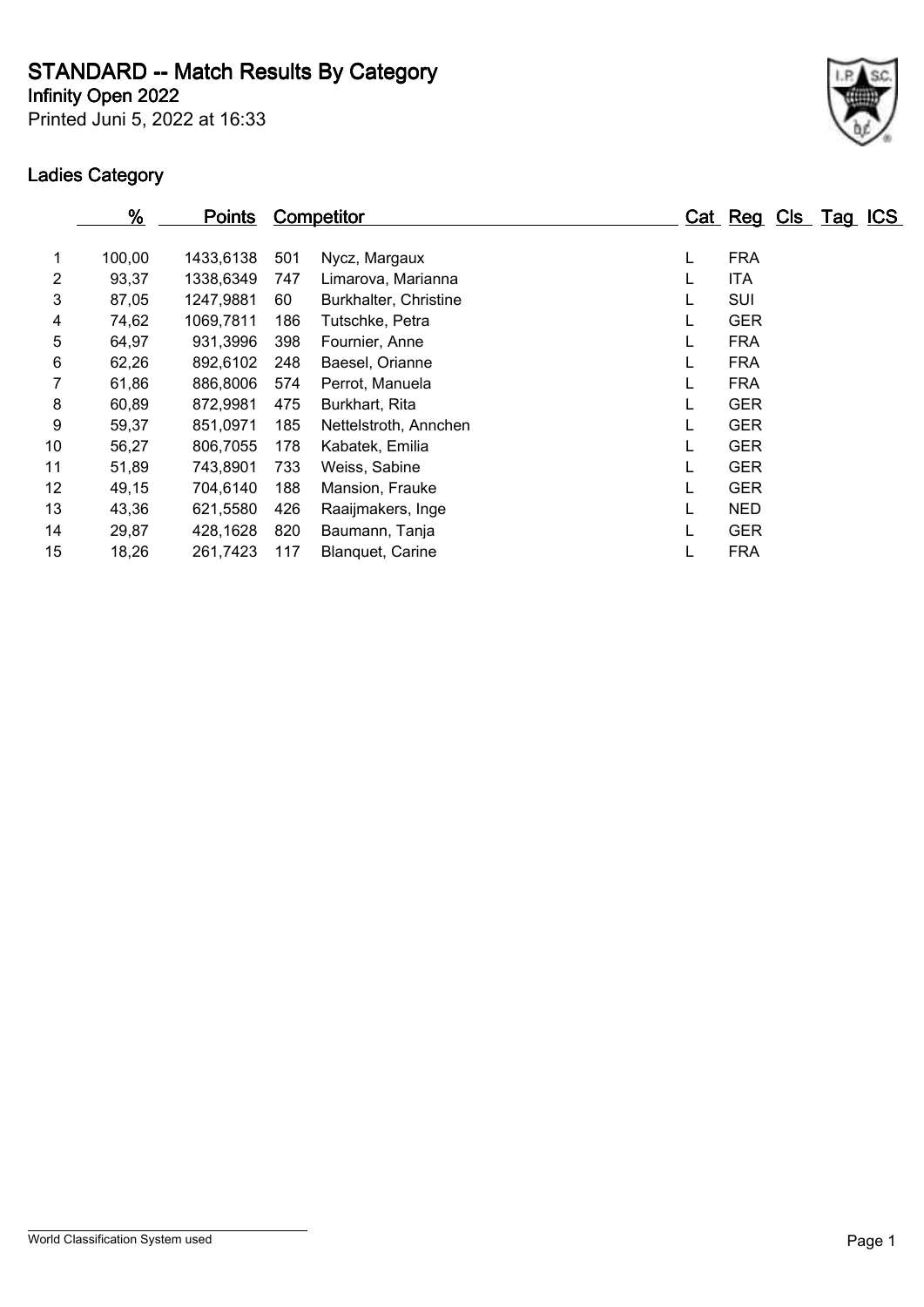**STANDARD -- Match Results By Category**

**Infinity Open 2022**

Printed Juni 5, 2022 at 16:33



|    | %      | <b>Points</b> |     | <b>Competitor</b>  |               | Cat Reg Cls Tag ICS |  |  |
|----|--------|---------------|-----|--------------------|---------------|---------------------|--|--|
|    |        |               |     |                    |               |                     |  |  |
| 1  | 100,00 | 1643,7226     | 166 | Midgley, Gregory   | ${\mathsf S}$ | SUI                 |  |  |
| 2  | 81,51  | 1339,7686     | 161 | Poiret, Jerome     | S             | <b>FRA</b>          |  |  |
| 3  | 72,61  | 1193,5788     | 284 | Mayer, Norbert     | S             | SUI                 |  |  |
| 4  | 66,38  | 1091,1108     | 859 | Trautmann, Ralf    | S             | <b>GER</b>          |  |  |
| 5  | 62,43  | 1026,1760     | 532 | Samson, Yannick    | $\mathbf S$   | <b>FRA</b>          |  |  |
| 6  | 62,23  | 1022,8298     | 834 | Crespin, Thierry   | $\mathbf S$   | <b>BEL</b>          |  |  |
| 7  | 61,38  | 1008,8571     | 137 | Moortgat, Karel    | S             | <b>BEL</b>          |  |  |
| 8  | 60,15  | 988,6292      | 189 | Mansion, Boris     | S             | <b>GER</b>          |  |  |
| 9  | 57,79  | 949,8934      | 443 | Hopkins, Paul      | $\mathsf S$   | <b>GER</b>          |  |  |
| 10 | 55,95  | 919,6906      | 671 | Wruss, Peter       | S             | SUI                 |  |  |
| 11 | 54,39  | 894,0986      | 100 | Daly, Hugh         | $\mathsf S$   | <b>IRL</b>          |  |  |
| 12 | 53,44  | 878,3416      | 320 | Michels, Hubert    | S             | <b>GER</b>          |  |  |
| 13 | 50,24  | 825,7318      | 66  | Dietz, Stefan      | S             | <b>GER</b>          |  |  |
| 14 | 50,05  | 822,6830      | 624 | Truong, Duc Phung  | $\mathbf S$   | <b>FRA</b>          |  |  |
| 15 | 48,28  | 793,6583      | 277 | Wünsch, Dietmar    | S             | <b>GER</b>          |  |  |
| 16 | 48,15  | 791,4951      | 824 | Beck, Horst P.     | $\mathbf S$   | <b>GER</b>          |  |  |
| 17 | 46,78  | 768,9949      | 295 | Schurz, Andreas    | S             | <b>GER</b>          |  |  |
| 18 | 46,38  | 762,2922      | 581 | Gerl, Erwin        | $\mathsf S$   | <b>GER</b>          |  |  |
| 19 | 43,24  | 710,7199      | 790 | Pavlov, Tsvetan    | $\mathbf S$   | <b>BUL</b>          |  |  |
| 20 | 43,17  | 709,6122      | 347 | Anschütz, Gerald   | S             | <b>GER</b>          |  |  |
| 21 | 42,59  | 700,0574      | 337 | Langenhan, Sven    | S             | <b>GER</b>          |  |  |
| 22 | 36,79  | 604,7590      | 265 | Reiher, Wolfgang   | S             | <b>GER</b>          |  |  |
| 23 | 36,78  | 604,5708      | 603 | Obländer, Matthias | $\mathbf S$   | <b>GER</b>          |  |  |
| 24 | 35,34  | 580,9113      | 390 | Schweig, Guido     | $\mathbf S$   | <b>GER</b>          |  |  |
| 25 | 30,20  | 496,4215      | 841 | Terving, Theo      | S             | <b>GER</b>          |  |  |
|    |        |               |     |                    |               |                     |  |  |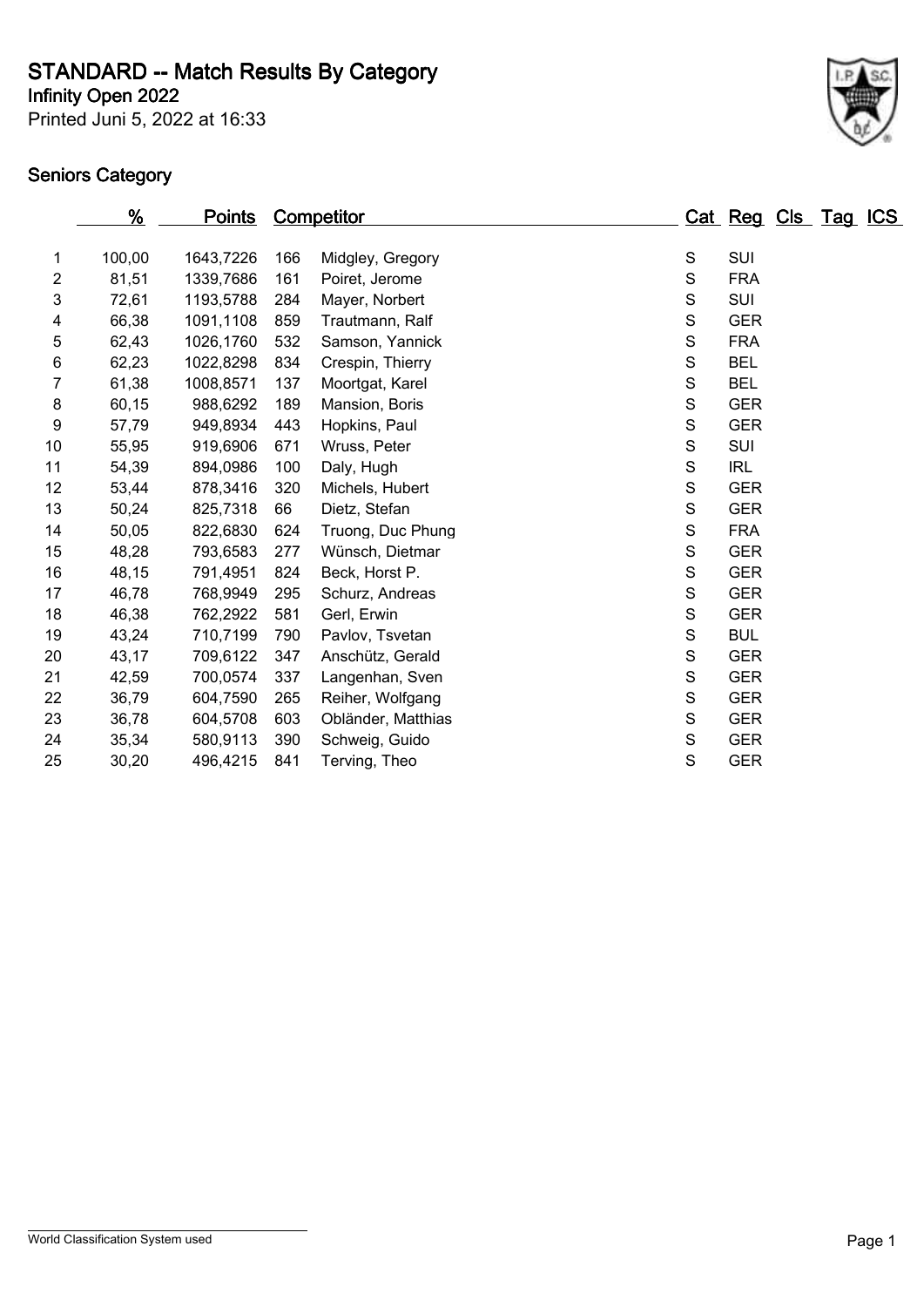**STANDARD -- Match Results By Category**

**Infinity Open 2022**

Printed Juni 5, 2022 at 16:33

|                | %      | <u>Points</u> |     | <b>Competitor</b>   |    | Cat Reg Cls Tag ICS |  |  |
|----------------|--------|---------------|-----|---------------------|----|---------------------|--|--|
| 1              | 100,00 | 1185.5487     | 589 | Weuster, Frank      | SS | <b>GER</b>          |  |  |
| $\overline{2}$ | 85,61  | 1014,8916     | 232 | Mohr, Uwe           | SS | <b>GER</b>          |  |  |
| 3              | 84,47  | 1001,4569     | 701 | Hilbig, Karl-Heinz  | SS | <b>GER</b>          |  |  |
| 4              | 76,76  | 909,9770      | 469 | Clouet, Herve       | SS | <b>FRA</b>          |  |  |
| 5              | 75,30  | 892.6761      | 335 | Kraft, Herbert      | SS | <b>GER</b>          |  |  |
| 6              | 66,02  | 782,7077      | 852 | Wolf. Hubert        | SS | <b>GER</b>          |  |  |
| 7              | 65,24  | 773.4412      | 865 | Gepperth, Friedrich | SS | <b>GER</b>          |  |  |
| 8              | 61,18  | 725.2902      | 823 | Bühler, Arnold      | SS | <b>GER</b>          |  |  |
| 9              | 52,30  | 620.0124      | 231 | Karbaumer, Rainer   | SS | <b>GER</b>          |  |  |
| 10             | 50,45  | 598,1666      | 803 | Grünaug, Gerd       | SS | <b>GER</b>          |  |  |
|                |        |               |     |                     |    |                     |  |  |